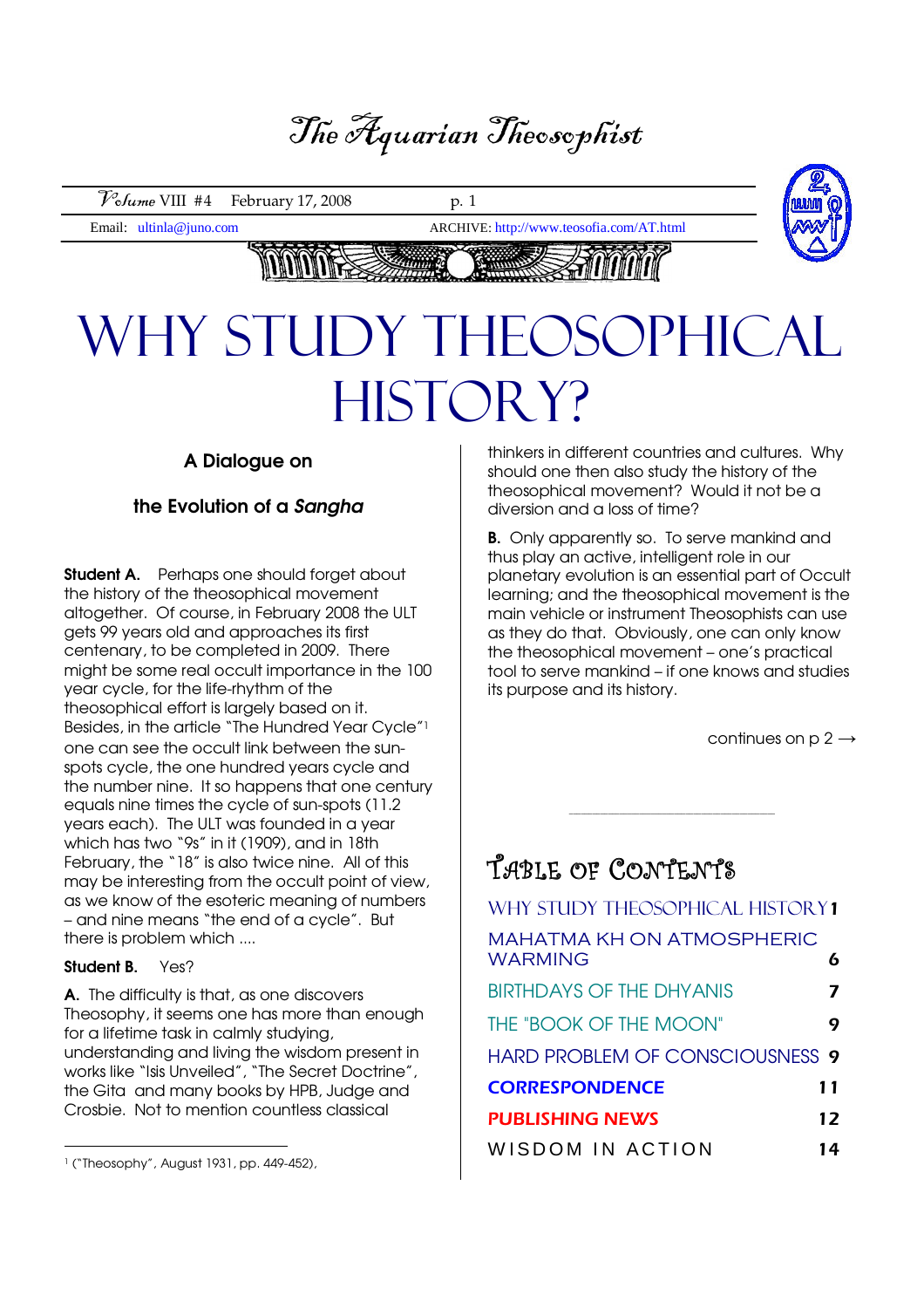Besides, we should consider that the idea of "three jewels" or "three refuges" (Triratna in Sanskrit) is central both to exoteric and esoteric Buddhism. And esoteric Buddhism is broadly the same as Esoteric Philosophy, Theosophy, Gupta Vidya or Occultism.

A. What are the three refuges, the "Triratna"?

**B.** There is a Law of Impermanence which applies to every transitory aspect of life. The truth-seeker searches for refuge from all transient things – including his

own lower self – in that which is permanent. This is a long-term learning and might be called "lay discipleship". The soul of the learner will thus say, in these or other words:

> 1) I take refuge in the Teachers of Divine Wisdom (or Buddhas);

> 2) I take refuge in the Teaching and the Law (or *Dharma*); and

3) I take refuge in the mutual-help process of co-discipleship (or Sangha).

These are the refuges. But in order for anyone to take refuge in the theosophical sangha, which is really located not in any physical place but in some subtle patterns or 'way of life', one needs to understand the history or accumulated karma of the movement in the world, so that one can truly understand it, see in what level of consciousness it really exists and understand its present and future opportunities at various levels of reality. Theosophy teaches that it is not worthwhile to make a separate individual search for truth, for independence must be compensated by mutual help and solidarity. It cannot be correct, therefore, to wash our hands Pilate-like with regard to the destiny of the theosophical movement. It is by the second refuge, in the teaching, and the third refuge, in the sangha, that we can be better able to take the first refuge, in the inner guidance or the teacher. The three elements are interdependent. One must know what is and what is not the real teaching, so that one can know what is, and what is not, the real sangha; and how to find the true guidance or inner Master.

A. I can see that. Most of the so-called theosophical movement may still be deluded as to how do Masters work, what exactly is their teaching and how should one work in the sangha. Yet what is the particular importance of the United Lodge of Theosophists in the history of the theosophical movement? Is it not "institutionalism" to think too much of ULT?

B. Since 1909, the ULT has had a decisive – if not obvious – influence on the trajectory of the theosophical movement as a whole. The movement had deeply lost almost any sense of direction when in 18th February 1909 Robert Crosbie and others founded the United Lodge in Los Angeles. That was the historical starting point for the whole movement to walk its way back to the true source of inspiration. And the journey is far from over by now, since there are still plenty of "theosophical structures" based on wild clairvoyant fancies.

A. Yes, I see what you mean. It's a house of cards. Yet, what's the theosophical importance of History, as a science?

**B.** History is the science or study of accumulated experience. And accumulated experience is the same as Karma. In the first paragraph of the famous Letter 10, in "Mahatma Letters", an Adept-Teacher defines Occult Science as the study of the causes by their consequences, and of the consequences by their causes. History itself can be well defined in exactly the same words as these. The study of History is therefore but the study of the Karma Law as it works along time. On the other hand, historical knowledge also helps people to prepare a better future. Knowing one's past trajectory enables one to perceive one's highest dharma, both individually and collectively as a movement.

A. What exactly do you mean by that?

**B.** There is nothing entirely new, or entirely old, under the Sun. Everything that was, will be, says Ecclesiastes, 1. In order to know more about the future, one must study all of the past and present from the viewpoint of our higher potentialities – both individual and collective. Our future is therefore far from being an "empty page". If one studies the law of the cycles, one sees that the past history or accumulated experience contains the seeds of every future progress. It also contains the seeds of future mistakes, which one must try to avoid from now. Past, present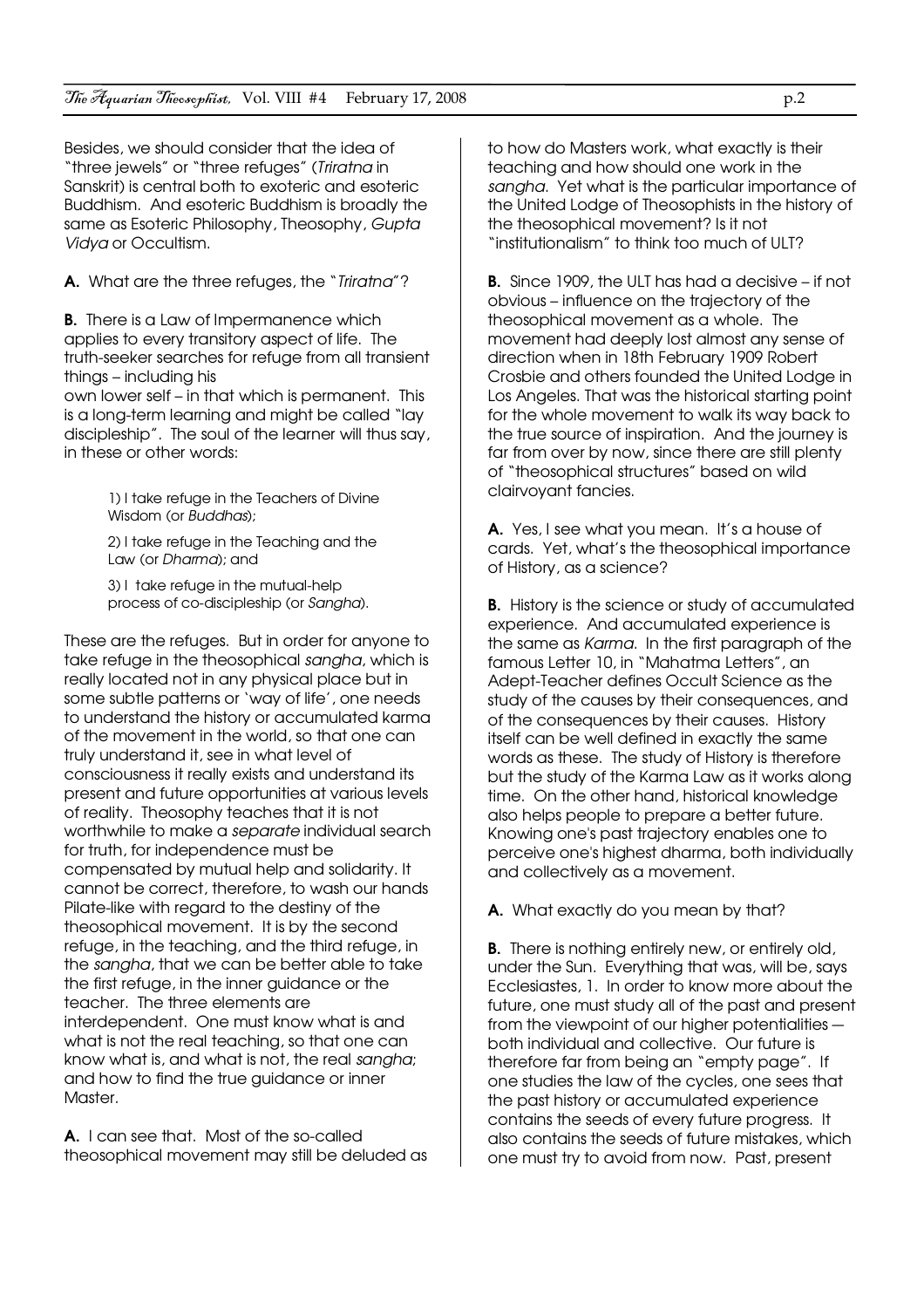and future are but one continuous, living process in the eyes of the Occultist. As a result of this, if we intend to try being real Theosophists, we must grow beyond the shallow attitude of simple denial of past events.

A. You may be right. Yet most attempts to understand the collective evolution of the international theosophical "sangha" or "nucleus" may well lead to a clash of "political" viewpoints and to a discussion on bureaucracy and external "power mechanisms". In what way can this be really useful? As you know, the ULT was created to liberate Theosophy from power politics, not to get more people entangled in it.

**B.** As one studies History, one finds a long series of illusions and disillusionments, of search for truth and collective deceptions. History allows us to understand the wide, multidimensional process of probation and test through which the movement has grown since its inception in September 1875, and since the creation of the ULT in 1909. The movement is a magnetic field of collective learning and effort against both collective and individual self-delusion. There are of course conflicting viewpoints as to the history of the movement, and no one is the sole proprietor of truth. But the Theosophy of HPB, Judge and the Masters has never recommended to abandon truth in order to avoid discussion. One should not argue for the sake of argument or out of personality motives. One must be clear about that. In Occultism, everything depends on the altruism and generosity of intentions and motives. But H.P.B. described thus the right attitude of a committed and whole-hearted theosophist:

"Ready to lay down our life any day for THEOSOPHY – that great cause of the Universal Brotherhood for which we live and breath – and willing to shield if need be, every theosophist with our own body, we yet denounce as openly and as virulently the distortion of the original lines upon which the Theosophical Society was primarily built, and the gradual loosening and the undermining of the original system by the sophistry of many of its highest officers." [1]

A. Right. At the same time, you should consider that HPB and Judge were very special people, to say the least. This is rather something for initiates to do, and we must not be too arrogant

about that. Let's be honest: we are but common people. Why should we try to follow the examples set by HPB, Judge, Crosbie and others who challenged the great "theosophical" empires of power-politics? Why should we not see Theosophy as something cozy, nice and comfortable?

**B.** (Growing impatient) Cozy and comfortable? If you really think you should not follow the practical example given by great theosophists, perhaps you might consider joining the Roman Catholic Church. After all, Romish and Popish institutions may be ideal places for those who would rather build a mental abyss between themselves and the teachers, preferring to "adore" wise men instead of learning from them. If you don't actually practice the teaching or follow the example of great teachers as much as you can, you will need an external theological "Saviour", and this is the source and essence of pseudo-theosophy or Jesuitism. But I don't mean to hurt your feelings with harsh words. What I mean is but that "Theosophist is him who Theosophy does". He who limits himself to talking and memorizing books, words and grand ideas – he is no theosophist. He will not see why one should discuss the movement and its History, unless someone takes the time to discuss these things with him.

A. (Looking uncomfortable) But discuss it in what manner and style?

**B.** You have my humble apologies. I hope the foci of our individual consciousness are beyond personality feelings about this and other questions. Let's keep then to the substance of the matter, if you please, instead of discussing the fortunate or unfortunate way things are put. Once ideas are clear, let's keep "personality feelings" apart. Diplomacy and sophistry are not our priorities, are they?

A. Certainly not.

**B.** That is truly a blessing – of the pedagogical kind – for it enables us to learn. Politics is often a plague. People who sacrifice sincerity or actual facts for the sake of "political correctness" are actually renouncing Theosophy. They are ready to abandon the real teaching so that they can better possess its outer and empty shell. They follow the opposite of the lesson given in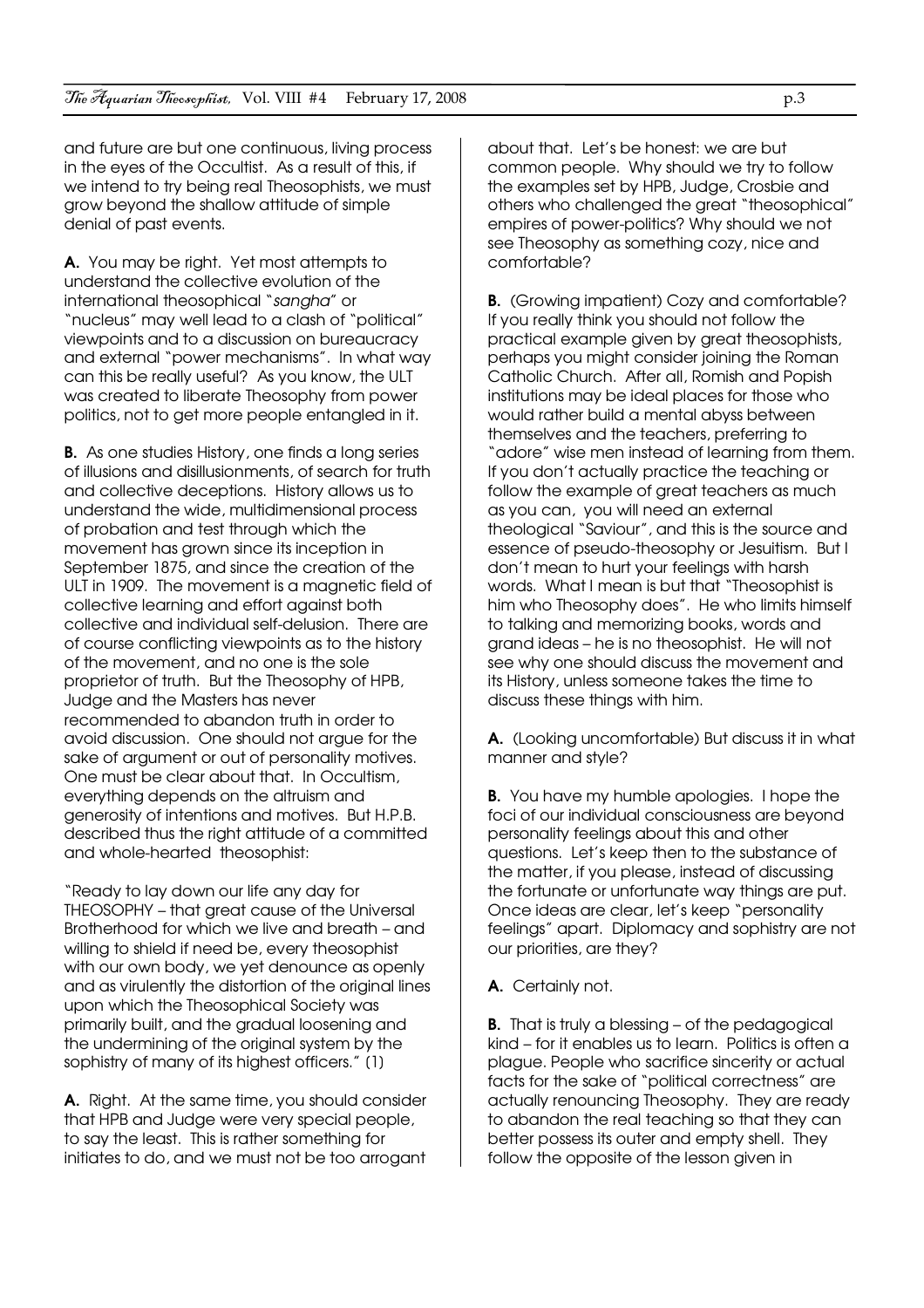Matthew 13: 24-30, as they carefully burn the wheat and put the weeds in their barn.

A. Agreed. I guess this is the difference between esoteric and exoteric views. Yet many think we must not discuss the theosophical movement or its history. They say it is better to concentrate in beautiful, abstract things. Why do practical things have to be so full of difficulties?

**B.** Those who believe in some "God" can always ask their own "Lord" about the reason for their difficulties. Theosophists, on the other hand, have common sense. They recognize that every "difficulty" is but a lesson to be understood and learned. Obstacles are teachings which Life kindly puts before us lest we forget to study them. The theosophical movement and its History are not beyond criticism. We all have much to learn from its accumulated experience, which includes many mistakes. In order to have the much needed moral authority to criticize dogmatic religions – an important task – we must first do our homework. This previous condition can't be left aside, and HPB wrote:

"We bear our Karma for our lack of humility during the early days of the Theosophical Society; for our favourite aphorism: 'See, how Christians love one another' has now to be paraphrased daily and almost hourly, into: 'Behold, how our Theosophists love each other.' And we tremble at the thought that, unless many of our ways and customs, at the Theosophical Society at large, are amended or done away with, LUCIFER will one day have to expose many a blot on our own escutcheon ― e.g., worship of Self, uncharitableness, and sacrificing to one's personal vanity the welfare of other Theosophists ― more "fiercely" than it has ever denounced the various shams and abuses of power in state Churches and Modern Society." (2)

A. But there is still the danger of getting too "political" or "institutional" as we study and discuss the History of the movement. Do you have other evidences that the original programme of the movement included the honest study and frank discussion of its own work, its own mistakes, and the lessons it must learn decade after decade, century after century?

**B.** There is plenty of evidence about that. H.P.B. was entirely devoted to the building of the theosophical movement, which meant (and of course still means) a lot of organizational work. See her letters to A.P.Sinnett. Take a look at her texts in "Theosophical Articles" (Theosophy Company, three volumes). The movement was also intensely discussed in "The Key to Theosophy". By her actions, H.P.B. taught the direct interdependence of the three elements of the Triratna which we have seen before. It is not hard to see that H.P.B. had the whole history of the movement (though a brief one by then) in her heart and before her mind. And the human and planetary history, of course. As to W.Q. Judge, he was far from ignoring historical matters. His organizational skills were extraordinary. His "Path" magazine discusses at almost every page the daily life of the theosophical movement, alongside with the most abstract philosophy and wisdom of theosophy. In his direct style, Judge wrote many insightful texts on the theosophical work and how it can be best organized.

#### A. Is that all?

B. No. Everywhere in the "Mahatma Letters to A.P.Sinnett" one finds an impressively frank discussion of the most difficult challenges to the theosophical movement. There is no reason, then, why theosophists living in any century should be ever able to be efficient, unless they have a clear notion of the karmic or historical process by which an 'outer', open Nucleus of the Universal Brotherhood is being built since September 1875. The history of the movement is the story of the conflicting relationship between the Eye Doctrine and the Heart Doctrine within the theosophical "sangha". It is no short term action. It is part of the preparation for the sixth sub-race of the fifth race. The seed was planted in 1875-1900 period, but in the twentieth century it had to start germinating by its own merits. In the present century, a renewed effort is needed. The ULT's own first cycle of one hundred years (1909-2009) marks the way the seedling movement reacts by its own inner merit during the so-called "hard cycle of the century".

The real movement has, as H.P.B. wrote of every individual student, to "continuously burst through its confining shell or encasement, and such a disruption must also be accompanied by pain,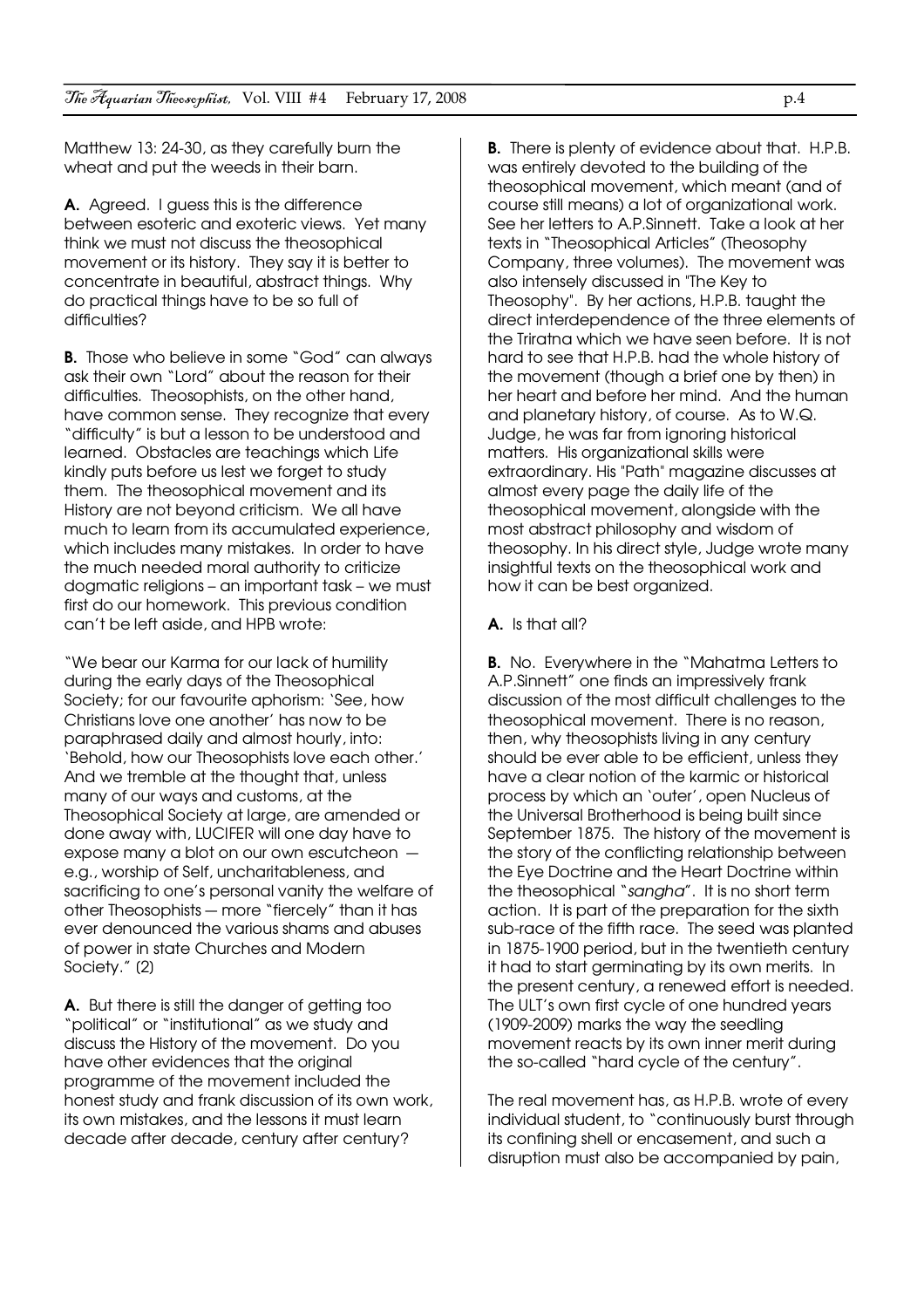not physical but mental and intellectual" ("Spiritual Progress", in "Theosophical Articles", vol. II, p. 110.) The inner theosophical seedling must make the heart doctrine burst through the eye-doctrine or pseudo-theosophical shell, in order to come out into fresh air and establish a direct contact with the inspiring energy sent by the Sun.

A. Perhaps you are right but, you see, the ULT seems to be much more concerned with studying the philosophy itself than thinking about the movement or its history.

**B.** Such a focus is perfectly right and it shouldn't be otherwise. But it does not mean one must ignore History; just the opposite. It was the ULT which first gave the theosophical movement a correct account of its history, when it published in 1925 the first edition of book "The Theosophical Movement". With 705 pp., the book was in part written by Robert Crosbie himself, although it was finished and published by other associates. That is a long and thoroughly documented book. It has a clear, detailed institutional discussion of the movement's history, including both Adyar TS and Point Loma TS. It is a superb portrait of organizational and even interpersonality levels of activity in the movement.

The shorter, 1951 version of "The Theosophical Movement" covers the period 1875-1950 and is also more than enough to show why every theosophist must care for the movement's History. In the complete collection of "Theosophy" magazine, one cannot avoid bumping into dozens of most frank articles discussing the history of the movement and also ULT's history. One should pay special attention to the series of articles entitled "Aftermath" and published in "Theosophy" magazine from January 1935.

There is a remarkable lesson on the occult aspect of the movement's history in the article which announces the publication of the book "The Friendly Philosopher", in "Theosophy", December 1934. At the end of it (p. 55), we see a note signed by "The Editors" and addressed "To All Theosophists". It underlines the importance of understanding history. Interestingly enough, it refers to the theosophical movement as "the field of battle", which seems

to imply that, as W.Q. Judge wrote, "we are all Ariunas".

This is the note:

'The Theosophical Movement' was published in book form in 1925. Since that time great changes have taken place in the theosophical world. The first generation of Theosophists have passed away, the second is passing, the third is coming actively into the field of battle. Beginning next month, therefore, this Magazine will publish a survey of theosophical history as made since 1925, with such citations as will, it is hoped, make clear the issues of the present and the near future. Readers of this Magazine are requested to call the attention of as many as possible to this Series... .

A. This is really something to ponder upon. Perhaps the amount of lucid historical consciousness that the movement has at any given time is rather linked to its amount of inner vitality. Thank you very much, and Namaste.

**B.** Thank you, and peace to all beings.

NOTES:

[1] "Is Denunciation a Duty?", in "Theosophical Articles", H. P. Blavatsky, Theosophy Company, Los Angeles, 1981, volume I, p. 201.

[2] "Is Denunciation a Duty?", see same volume and page.

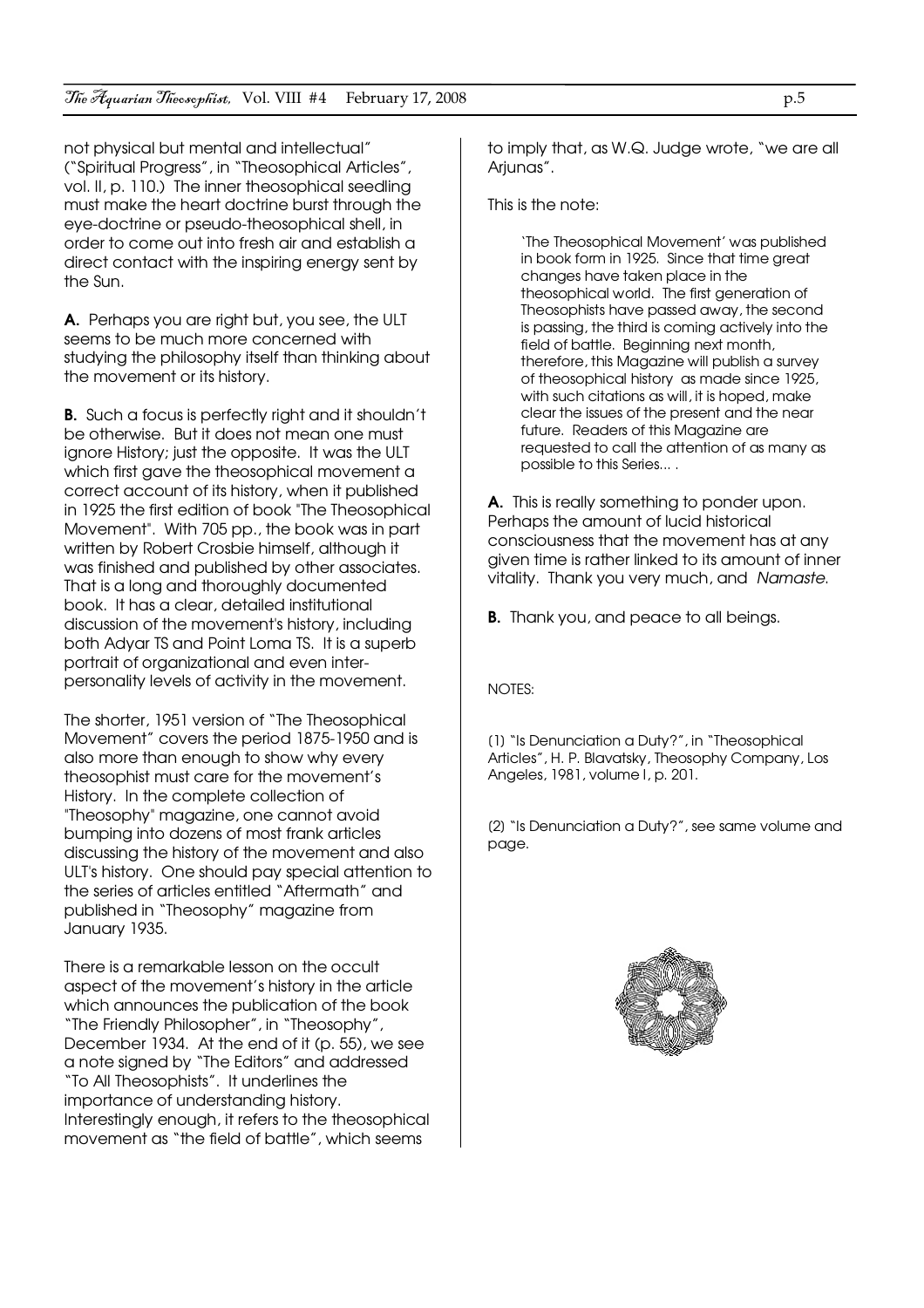## **MAHATMA KH ON** ATMOSPHERIC WARMING

#### Is it  $CO<sub>2</sub>...$  or meteoric iron dust?

"Earth's magnetic attraction of meteoric dust, and the direct influence of the latter upon the sudden changes of temperature, especially in the matter of heat and cold, is not a settled question to the present day, I believe.1 It was doubted whether the fact of our earth passing through a region of space in which there are more or less of **meteoric masses** has any bearing upon the height of our atmosphere being increased or decreased, or even upon the state of weather.

But we think we could easily prove it; and since they accept the fact that the relative distribution and proportion of land and water on our globe may be due to the great accumulation upon it of meteoric dust, snow - **especially** in our northern regions — being full of meteoric iron and magnetic particles; and deposits of the latter being found even at the bottom of seas and oceans, I wonder how Science has not hitherto understood that every atmospheric change and disturbance was due to the combined magnetism of the two great masses between which our atmosphere is compressed!

I call this meteoric dust a "mass" for it is really one. High above our earth's surface the air is impregnated and space filled with magnetic, or meteoric dust, which does not even belong to our solar system. Science having luckily discovered that, as our earth with all the other planets is carried along through space, it receives a greater proportion of that dust matter on its northern than on its southern hemisphere, knows that to this are due the preponderating number of the continents in the former hemisphere, and the greater abundance of snow and moisture. Millions of such meteors and even of the finest particles reach us yearly and daily, and all our temple knives are made of this "heavenly" iron,

 $\overline{a}$ 

which reaches us without having undergone any change — the magnetism of the earth keeping them in cohesion. Gaseous matter is continually added to our atmosphere from the **never** ceasing fall of meteoric strongly magnetic matter, and yet it seems with them still an open question whether magnetic conditions have anything to do with the precipitation of rain or not!

I do not know of any "set of motions established by pressures, expansions, etc., due in the first instance to solar energy." Science makes too much and too little at the same time of "solar energy" and even of the Sun itself; and the Sun has nothing to do whatever with rain and very little with heat. I was under the impression that science was aware that the glacial periods as well as those periods when temperature is "like that of the carboniferous age," are due to the decrease and increase or rather to the expansion of our atmosphere, which expansion is itself due to the same meteoric presence? At any rate, we all know, that the heat that the earth receives by radiation from the sun is at the utmost one third if not less of the amount received by her directly from the meteors…

We know of no phenomenon in nature entirely unconnected with either magnetism or electricity… All the phenomena of earth currents, terrestrial magnetism and atmospheric electricity are due to the fact that the earth is an electrified conductor, whose potential is ever changing owing to its rotation and its annual orbital motion, the successive cooling and heating of the air, the formation of clouds and rain, storms and winds, etc…"

[We believe these extracts from 'The Mahatma Letters to A.P.Sinnett' are highly germane to the current debate about the cause of atmospheric global warming. Taken from the 1948 Rider edition, Letter 23b, p 161. Eds]



Sphere of Joy

<sup>1</sup> Dr. Phipson in 1867 and Cowper Ranyard in 1879 both urged the theory but it was rejected then.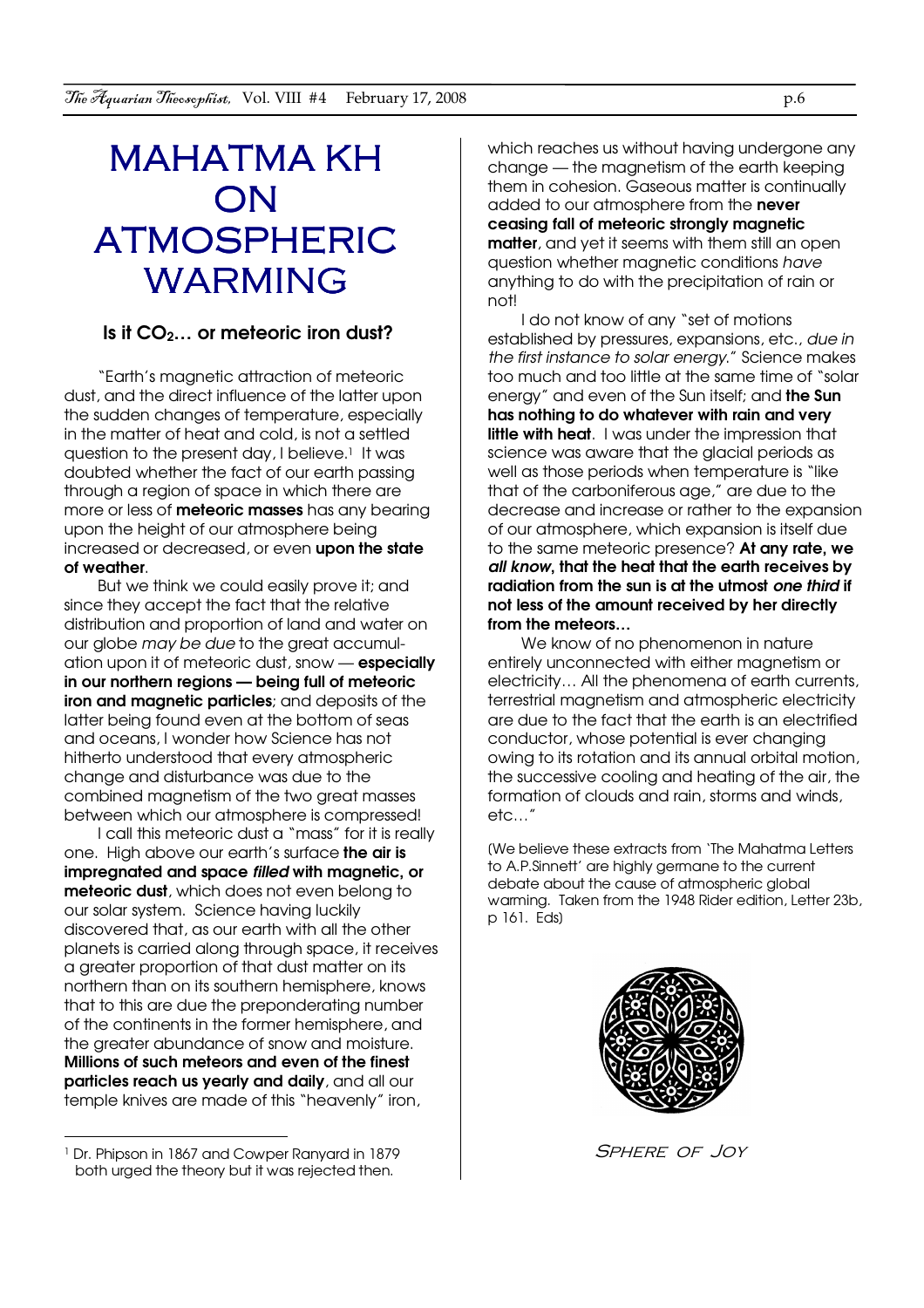## BIRTHDAYS OF THE DHYANIS

In The Secret Doctrine, Vol II, p. 179 Mme. Blavatsky refers to certain dates which she calls the "birthdays of the Dhyanis."

The reference to the "Birthdays of the Dhyanis" is on p. 179 of SD II, and on S D I, p. 470, we have a reference to the mysterious "birthday of the World," which later on, in one of her articles HPB, identifies with the 4th of January, 14 days after the Winter equinox--the "birthday" of the Sun. (HPB Articles II 502.) Midnight between February 17th and 18th is said by HPB to mark the commencement of the Kali Yuga, in the year 3,102 B.C. (SD II 435), and earlier in the book she identified this date right down to the second (SD i 662). It is the one date which could probably serve as a basis for true astrological calculations in this the Kali Yuga age. Many of the dates and astrological observations used and preserved by the Hindu Brahmins may belong to that earlier era.

HPB states in the Secret Doctrine that the Sun in its vast orbit is dragging the whole system, our Earth included, into new and different spatial conditions, where there are changes in the properties and nature of the material elements. One might suppose that only the Mahatmas, who are fully "awake" know and perceive those differences. Does this foreshadow a change? Is she warning us that the records of the past may not always give us the exact conditions physically that we are now experiencing or are going to experience ?

Astrology is very interesting to those who wish to peer, however dimly, into the future of this incarnation1, whether theirs, or that of others now alive. This does not seem to have as much value, as the search for meaning and understanding in the philosophical and the moral tenets offered to us. It is quite possible that some of the Brahmins are in possession of those corrections, and use them in their calculations, and of course make them available annually through their almanacs

 $\overline{a}$ 

(panchangams). Those who are wise, use such references when initiating a new activity. In 1909 the ULT was started on the 18th of February. The T S was inaugurated on November 17th in 1875.

One may wonder if under Karma, this is the reason why the ancient libraries of Babylon, Egypt, etc. have been "destroyed" insofar as the general public and scholars are concerned, (or the important MSS withdrawn), so that any confusion of times and dates would be removed from the prying eyes and the fevered imagination of those who would profit and mislead people if they used those figures. In Isis and the Secret Doctrine HPB has given hints from history on the antiquity of the records seen by historians in Egypt (Herodotus, Josephus), and in Babylon and Ur (Aristotle, Berosus). **These ao** back almost 50-100,000 years or more. Those dates are still held to be incredible by modern archaeologists and paleontologists. Herodotus was dubbed (until recently) "The Father of Lies." Aristotle (Alexander's tutor, who accompanied him on his march of conquest to the East) held discussions with Berosus in Babylon and Chaldea – but, those are not given much publicity.

#### The Dhyanis - the Wise

The Dhyanis, the Wise, the "Great Souls," are the Rishis and the Mahatmas of antiquity and of the present. Being immortals They cannot have a "birthday" in the ordinary sense, since it is posited that all beings, in their essence, and we, ourselves, as immortals, are faced with the same quandary. Do we have a birthday? The answer is both "yes," and "no." "Yes," for this period of manifestation on our Earth. "No," for the "Eternal Pilgrim" that we are essentially. (SD I 175 268, and 570-575; II 79-80 93-4 103 109-10 167.) It could be surmised that the "Ray of the One Spirit" which is the human MONAD (Atma-Buddhi) would have its special "birthday" in the sequence of Cosmic development in the dim and formative past of the earlier Rounds.

So, neither They--who are alive, nor we, can have a "birthday" in the eternal sense--only in the temporal sense when a "personality" is used for expression on this material plane, and, as a gift of service to those who need that help. Our Karma is focused in every such event.

In the Ocean of Theosophy, p. 131, Mr. Judge defines the use of the word Dhyanis (also

<sup>&</sup>lt;sup>1</sup> See following article The Book of the Moon, as an example of predictions made by Brahmin astrologers in India.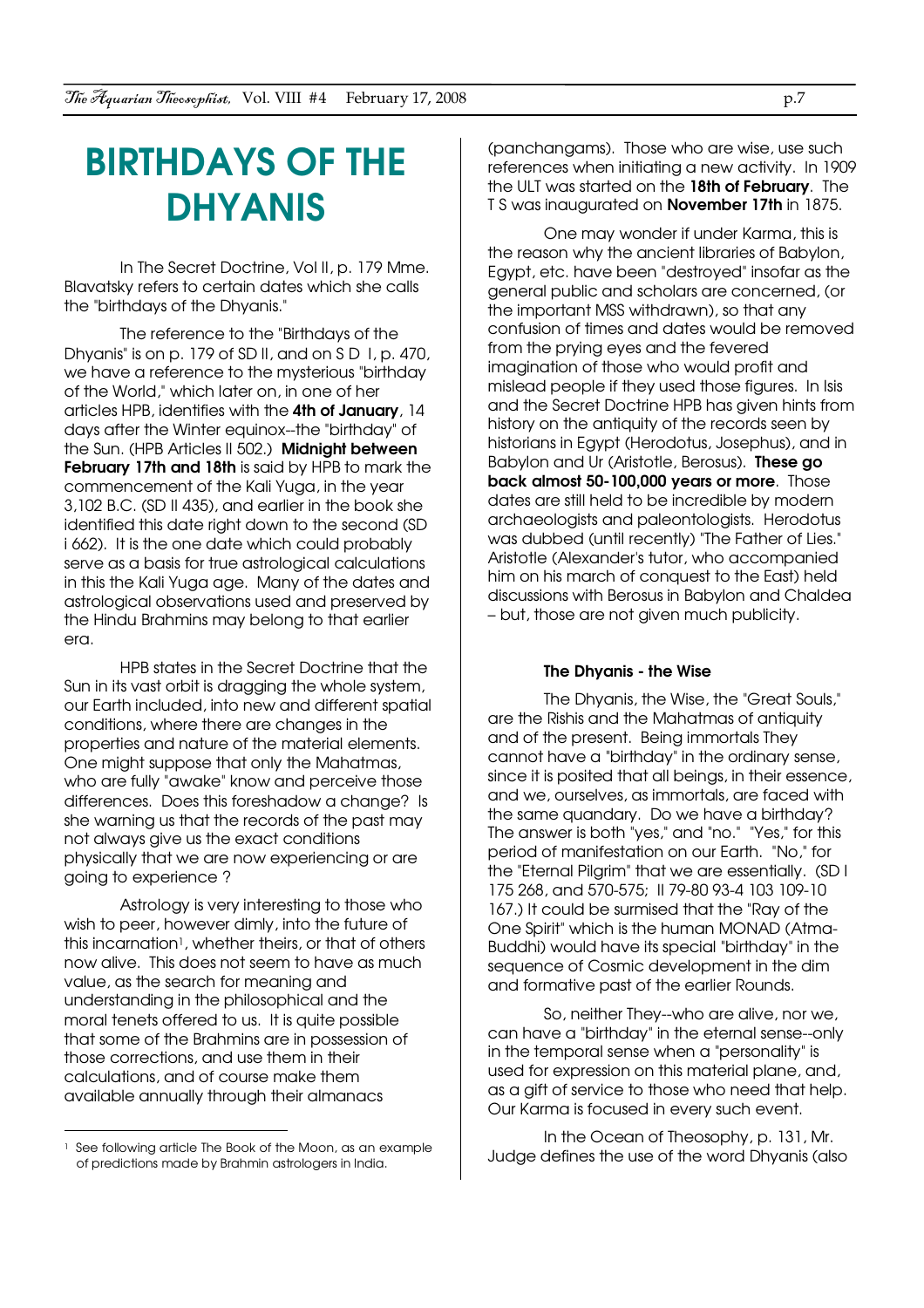spelled Dzyanis, Gnyanis, Gnanis, etc.) calling them "creators, guides, Great Spirits." One may surmise that these special days, "birthdays," "festivals," etc...are used by the wise at the junction of specific solar and lunar (perhaps also planetary) cycles for the edification (and the reinforcing) in the masses of their sensitivity to reverberations of ancient and innate truths. Perhaps as a result of their attending such ceremonies (those conducted by the Mahatmas who were those actual historical personages !) - the minds and hearts of the masses being touched by that influence, if ready, may then in part, awake from their lethargy, and started seeking for the "Wisdom." [Mr. Judge narrated an interesting anecdote to J.Neimand for the book "In a Borrowed Body" – it's about the consecration of the great temple in ancient Conjeevaram (Kanchipuram) in South India, about 50 miles from Madras (WQJ Letters, p. 256). [see also Theos. Movement, Vol. 45, p. 121- 2, Echoes, p. 31-2.] In Theos. Mvt., Vol. 11, pp 4-5 the names of the Holy Cities for pilgrimage in India are given; also Theos. Mvt., Vol. 7, pp. 98; Vol. 9, pp. 69, 110 makes reference to these.

#### Cyclic Return of Impressions

Several days in each year mark the cyclic return of the impressions of those early beginnings in this Manvantara. The 17th of November, midnight between the 17th and 18th of February, and HPB states that these, and the **7th day of March** are three of the "birthdays" of the Dhyanis. In this connection, we may recall the verse in Voice, p. 72,

> "Know if Amitabha, the "Boundless Age," thou would'st become co-worker, then must thou shed the light acquired, like to the Bodhisattvas twain, upon the span of all three worlds."

Does this statement give a clue as to why the three "birthdays" are referred to: these may be those of "Amitabha, and the two "Bodhisattvas." It is said that two of the Masters saw that it was possible to make an effort to reestablish the Theosophical Movement in the world. We are indebted to them and to HPB who agreed to act as their "Messenger." They also refer to their superior, the Maha-Chohan before whom they stand in awe and to whose wishes they accede. Before him, they say in one place, the "book of Karma" stands open.

Perhaps the dates of other "birthdays," which may be scattered through the rest of the months of the year, relate to those Dhyanis who are the Regents of, and directors of other great and Universal Principles. It may be useful to consider that in us our three-fold spiritual nature consists of Mind (manas--the power to think), Wisdom (Buddhi--accumulated experience), and Spirit (Atman--the Spiritual Self). These form the Spiritual Man, the "Three-in-One" the "Monad." It is reasonable to conclude that the three Dhyanis whose birthdays we are given, represent the "regents" of those faculties on the spiritual planes of Universal as well as mundane being.

We may also consider our own birthday: is it only a date of birth for the body, then, what about another for the birth of the astral body, the mind, and another for the initiation of the Lower Manas of the personality into the knowledge and wisdom of the individuality its symbiotic "Father?" [ see Transactions pp. 66-76 ] The "birthday" usually is a memory date for the cycle that we (the MONAD) initiated in this present incarnation in this particular (physical) body when we emerged from our Mother's womb. The other birthdays (such as the date of conception, spiritual, mental and physical) are secret ones, and known only to our Higher Self, the Real MONADIC Ego within.

#### Stronger than woe is will

"If ye lay bound upon the wheel of change,

And no way were of breaking from the chain,

- The Heart of boundless Being is a curse,
- The Soul of Things fell pain.

Ye are not bound! the Soul of Things is sweet,

The Heart of Being is celestial rest;

Stronger than woe is will : that which was Good

Doth pass to Better - Best."

"The Light of Asia" by Sir Edwin Arnold, Book the 8th p 221, 1976 Bangalore Paperback ed.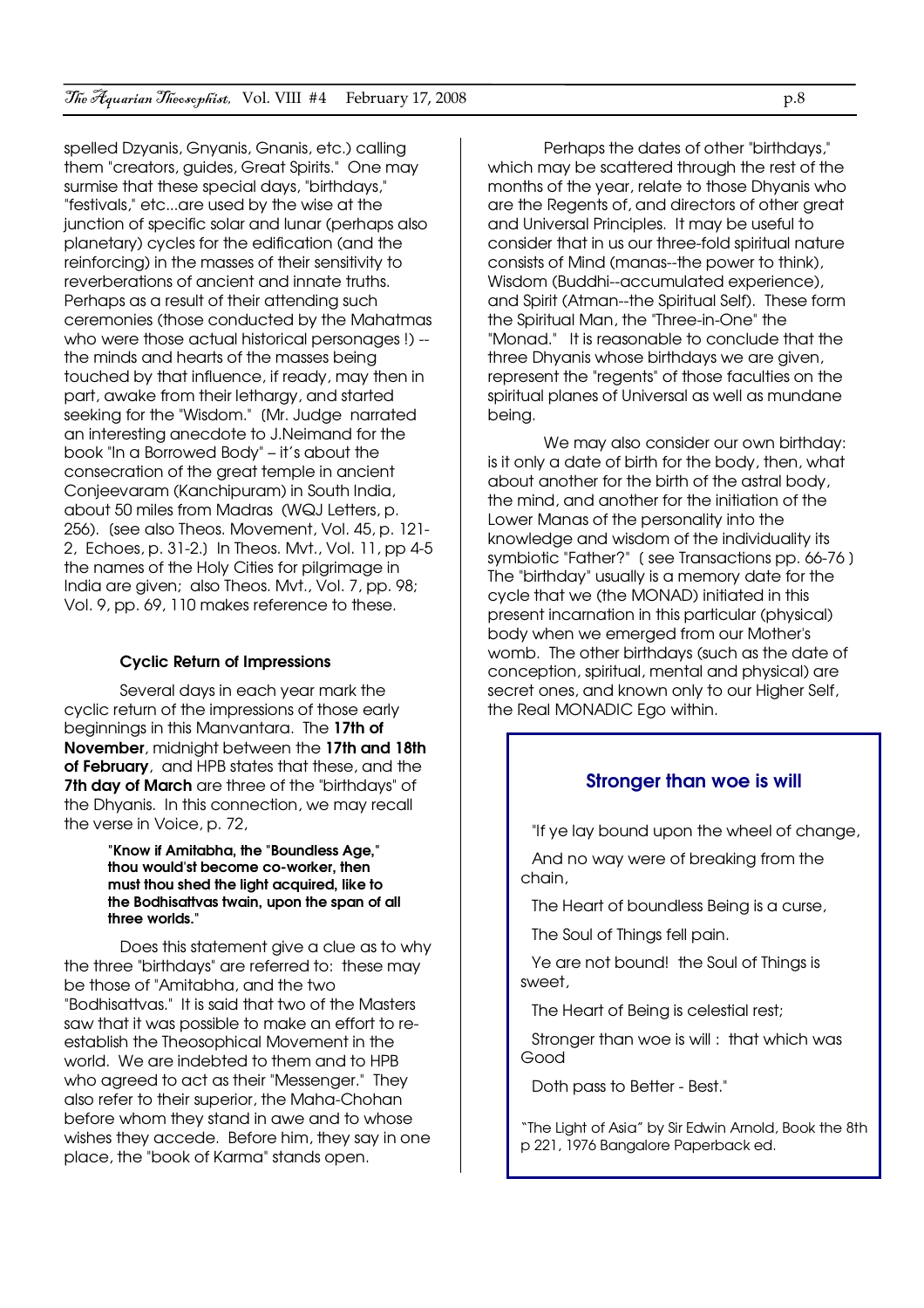# The "Book of the Moon"

#### An informal account of a Brahmin's practical use of astrology, narrated by a well-known past student of Theosophy who spent time in India. Ed

Twice, and independently of each other, two friends of mine, visited Paithan, a village near Surat, 200 miles North of Bombay, where a certain Brahmin family has an astrological library consisting of many hundred volumes, known as the Soma Shastra (the "Book of the Moon") - there is another of these I am told in Tirupatti - these friends of mine had gone there (quite independently and at several years interval apart) to find what the "future" had in store for them.

Their shadows, in Sunlight, were measured when they arrived at the time they made their request. Three ancient volumes were brought then out, and they were told that the prefatory paragraphs would be translated and read to them, and if these did not suit, to reject that book, but if one suited, then the Brahmin would read further from it. They told me (independently) that one of the volumes so chosen by them, turned out to state some of the outstanding events in their earlier life. The Brahmin read on, and this reading gave them some highlights -- a view into their "future."

I was told, of these events several years later, when they had actually lived through some of those "future" events and had proved to their satisfaction that the Soma Shastra had a real value and an inherent power.

You can draw any conclusions you wish from this, but these are (even if it is only hearsay) within my own observation. I have also heard others speak of these, and a few more "incidents" that show there is a definite popular knowledge of continuing psychic (spiritual ? lore) and that owners of some of the old manuscripts and their preservers have keys to reading them and understanding them. Elsewhere in India, in the north are said to exist a corresponding library of "Books of the Sun" -- the Surya Shastra, and the facts that can be had from that relate to the facts of realms, countries and the World. This

information is only released guardedly to princes and their ministers at certain times of crisis.

# The Hard Problem of **Consciousness**



News Analysis of Media Coverage of the Debate Over **Evolution** 

#### Materialist Neuroscience and the 'Hard Problem' of Consciousness

Materialist neurologist Dr. Steven Novella recently took Deepak Chopra to task for Chopra's support for mind-body dualism. Chopra, a respected physician and professor of medicine who has written and lectured extensively on spirituality in medicine, had pointed out the numerous problems raised by a dogmatic materialist understanding of the mindbrain problem. Materialists believe that the mind in a sense doesn't exist as a separate entity; it's merely a state of the brain, caused entirely by neurons and neurochemistry. Novella states:

Deepak … plays the "false controversy" gambit. He wants us to keep an open mind "until the argument is resolved." But there is actually nothing left unresolved. Deepak has presented no mysteries that cannot comfortably be explained within the completely material paradigm of neuroscience. His "invisible will" is nothing more than a trick of semantics - not an established phenomenon; not a genuine mystery to be solved. He says the material paradigm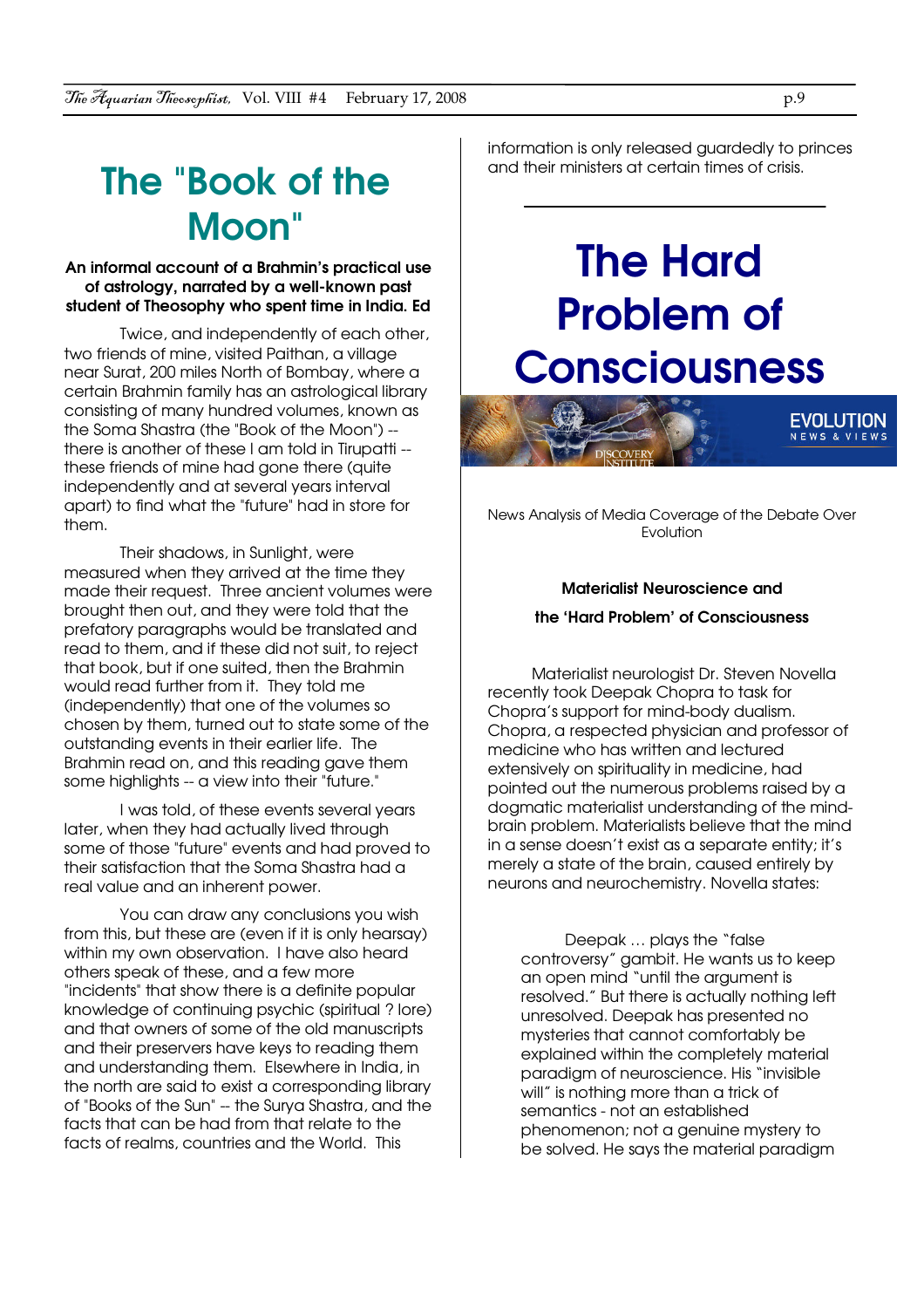is "untenable" but has presented nothing that makes it so. [emphasis mine]

Is there genuinely "nothing left unresolved' in our understanding of the mind-body problem? Are there "no mysteries that cannot comfortably be explained within the completely material paradigm of neuroscience?" The truth is that there remain enormous mysteries, and virtually nothing about these mysteries is resolved. The mind-body problem is perhaps the most active and contentious area of modern philosophy, and there is very little "resolved". Of the many issues raised by philosophers, perhaps the most important is the "hard problem of consciousness" formulated by philosopher David Chalmers.

Chalmers divides the problems of consciousness into the "easy problems" and the "hard problem". The easy problems are the sort treated routinely by neuroscientists. These are problems such as 'what is the neuroanatomical correlate of arousal?' or 'which neurotransmitters are associated with depression?' Of course, these questions are not easy in a scientific sense, but they are tractable by the methods of science, which are, for the most part, methodologically materialistic.

The "hard problem" of consciousness is another matter entirely. The hard problem is this: why are we subjects, and not just objects? Why do we have subjective experiences? Descriptions of neurophysiology are all thirdperson — neurons do this, serotonin does that. Yet consciousness is experienced in the first person — 'I,' not 'it.' How is the 'third person' matter in our brains related to our actual first person experiences? The easy problems of consciousness relate to objective phenomena neurotransmitters and action potentials. The hard problem of consciousness is qualitatively different — it's the problem of subjectivity. As Chalmers explains, the hard problem "persist[s] even when the performance of all the relevant functions (e.g. neurochemistry) is explained."

How could physical processes give rise to an inner mental life? What is the scientific link between matter and self-awareness? Materialist neuroscience offers no explanation for the subjectivity of our existence, and it's difficult to see how objective phenomena ever could provide a satisfactory explanation for subjective mental experience. How can subjective

experience be explained completely by investigation of brain tissue and neurochemicals?

Hence dualism. Dualism is and always has been an effort to come to grips with the quite real and most intractable problem in understanding the mind: the fact that we experience it in the first person. Dualism accommodates first person experience as well as the profound differences between mind and matter. It is consistent with many religious traditions, and with the way that the vast majority of people understand themselves. Many of the greatest scientists and philosophers have been dualists, from Plato, Aquinas, and Descartes to pioneering neurophysiologist and Nobel Laurate C.S. Sherrington, pioneering epilepsy neurosurgeon Wilder Penfield, Nobel Prize winning neurophysiologist John Eccles, and philosopher of science Karl Popper.

Indeed, dualism has plenty of problems of its own, and dualists are honest about the problems. For example, how do the mind and brain actually interact? How can mind 'substance' interact with matter 'substance' without violating conservation laws in physics? Dualists acknowledge these problems. Materialists, on the other hand, dismiss the real problems, and, like Dr. Novella, blithely assure us that they have, or will have, all the answers. It's just chemical-meat marinade, so trust them, and don't ask so many questions.

Dr. Novella's silly assertion that "there is nothing left unresolved" is promissory materialism, not real science or even respectable philosophy. It's just materialist dogma. Neuroscience has been an effective method for sorting out some of the easy problems of the mind. Yet unlike dualism, materialist monism fails to even address, let along solve, the hard problem of the mind: why we are subjects, and not just objects.

Posted by Michael Egnor on Jan 15, 2008 12:00 AM

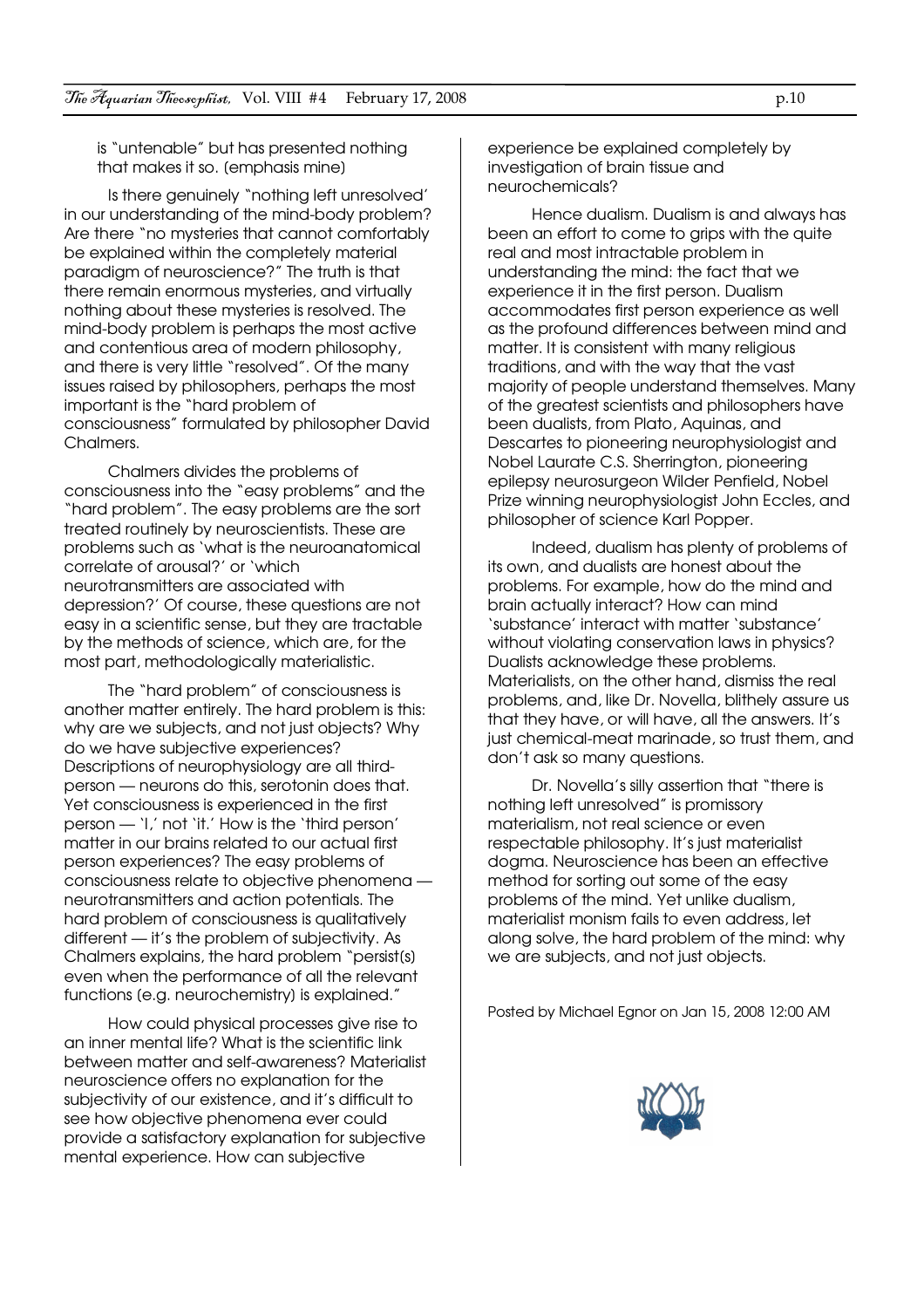### **CORRESPONDENCE**

### A three-day study 29th May – 1st June 08 Venue Palmyra Beach Hotel, Athens, GR

#### Dear Friends,

We would like to inform you on the annual meeting "Blavatsky Studies" which will be held for three consecutive days from May 29 to June 1, 2008 and it will be conducted in English.

The subject will be "The Law of Periodicity" the second fundamental of the Secret Doctrine.

It will be treated on in respect to various relative topics such as the universal Law, consciousness, cycles, ethics, karma and reincarnation, while participants will share thoughts and questions.

Study is mainly focused on the writings of H.P. Blavatsky and her Masters, as well as on texts presented by subsequent writers who respected and valued the founder's work.

Extensive references will be made to H.P.B.'s "The Key to Theosophy", to W.Judge's "The Ocean of Theosophy" as well as to The Secret Doctrine, Collected Writings and the Voice of the Silence.

We are kindly asking long time students to contribute in the study by 40 minutes introductions related to the above subject. We welcome those interested in participating to let us know until the end of March.

The program will start on Thursday, May 29th at 5,00 pm and will end on Sunday, June 1st, at noon. It will be held in Palmyra Beach Hotel (www.palmyra.gr) Glyfada, Athens. Details for the cost and payment are included in the registration form. A full-fledged program will be announced in the first week of May. There will also be a tour to Acropolis at extra cost.

The hotel is located at a very convenient residential area; public bus and hotel mini-bus available for transfer from/to airport; additionally tramway service links Glyfada to the center of Athens within 30 minutes.

The organizing team of this annual gathering Blavatsky Studies belongs to Athens ULT (United Lodge of Theosophists), while people from other Theosophical groups and T.S. sustain the effort and contribute to it.

Aspasia Papadomichelaki

Theosophical Movement Blavatsky Studies 60 Charilaou Trikoupi Str. (3rd floor), Athens 10681, Greece www.blavatsky.gr www.ultathens.gr email: aspasia@theosophy.gr

#### The Facts about Intelligent Design

\_\_\_\_\_\_\_\_\_\_\_\_\_\_\_\_\_\_\_\_\_\_\_\_\_\_\_\_\_\_\_\_\_\_\_\_\_\_\_\_\_\_\_\_

A Response to the National Academy of Sciences' booklet Science, Evolution, and Creationism



National Academy of Sciences' new anti-ID booklet "Science, Evolution, and Creationism"

I have written an extensive response to the National Academy of Sciences' new anti-ID booklet, Science, Evolution, and Creationism.

Permission is freely granted to reproduce the document for educational use. Below are some excerpts from the rebuttal:

#### Introduction

A 1982 poll found that only 9% of Americans believed that humans developed through purely natural evolutionary processes. Two years later, the U.S. National Academy of Sciences (NAS) issued its first Science and Creationism booklet, stating that science and religion occupy "separate and mutually exclusive realms." Public skepticism of evolution remained high—a 1993 poll found that only 11% of Americans believed that humans developed through purely natural evolutionary processes.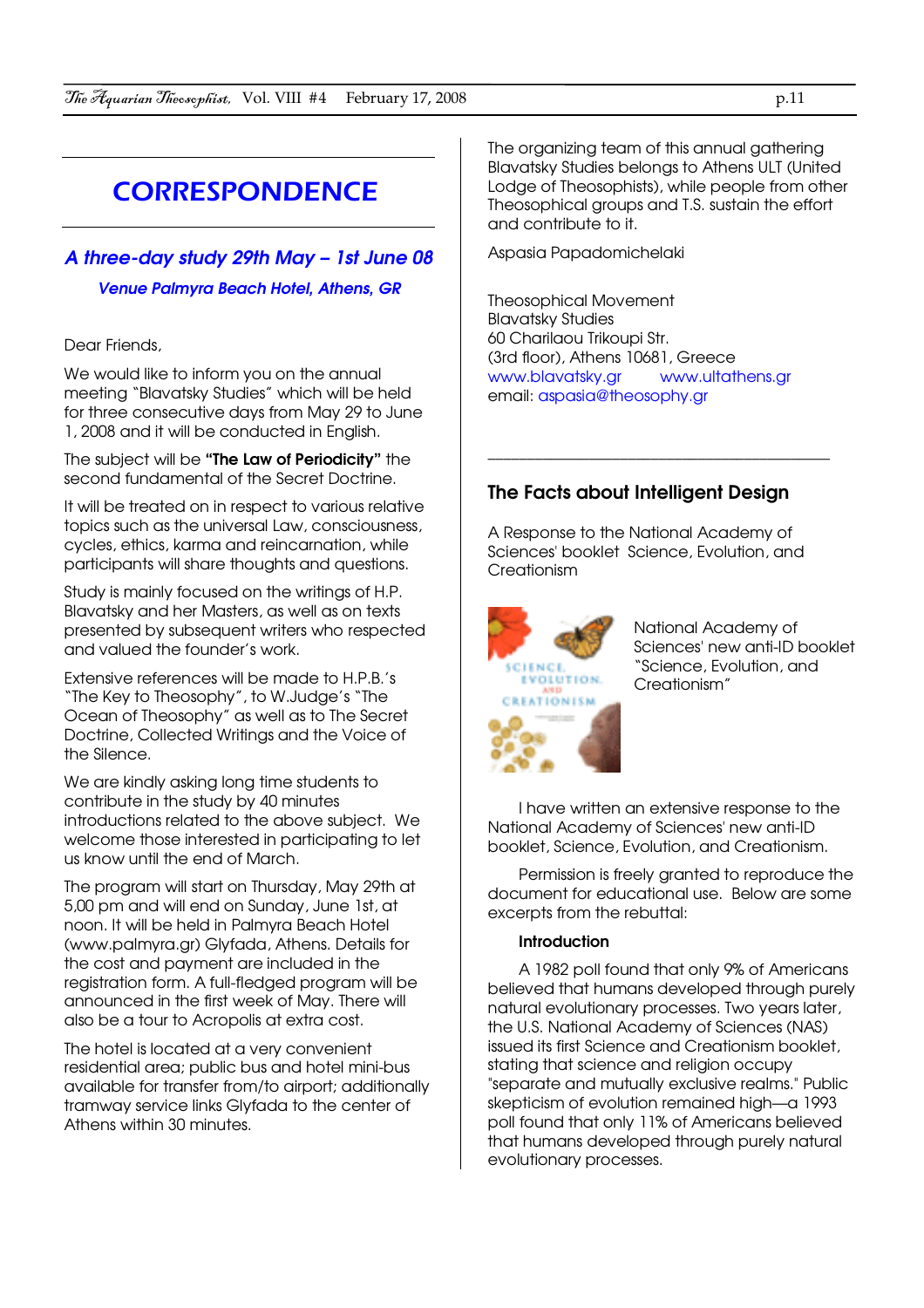In 1999 the NAS released a second version of Science and Creationism, again reassuring the public that "science and religion occupy two separate realms." Still public skepticism remains high—a 2004 poll found that only 13% of Americans believe that humans developed through purely natural evolutionary processes, and a 2006 Zogby Poll found that **about 70% of** Americans support including scientific criticism of evolution in public school curricula.

Fearing the public's unyielding skepticism of evolution, the NAS has now issued another ex cathedra edict promoting misinformation about intelligent design (ID) and bluffs about the scientific status of Darwinian evolution. What follows is a discussion of some of the errors in Science, Evolution, and Creationism.

#### $(\ldots)$

In contrast to the NAS's assertions, proponents of intelligent design have done experimental tests on the bacterial flagellum showing it is **irreducibly complex**, indicating that it is derived from an intelligent cause:

"In all irreducibly complex systems in which the cause of the system is known by experience or observation, intelligent design or engineering played a role (in) the origin of the system.  $\dots$ Although some may argue this is a merely an argument from ignorance, we regard it as an inference to the best explanation . . . given what we know about the powers of intelligence as opposed to strictly natural or material causes."

The flagellum is a self-assembling, irreducibly complex microscopic rotary engine that contains parts known from human technology such as a rotor, a stator, a propeller, a u-joint, and an engine—yet it functions at a level of efficiency that dwarfs any motor produced by humans. In any other context we would immediately recognize such an information-rich, integrated system as the product of intelligence. The NAS can only dismiss the scientific case for the design of the flagellum by distorting the facts about the structure.

#### $(\ldots)$

Conclusion: The NAS dismisses the scientific case for intelligent design.

The NAS claims that "[n]o scientific evidence supports" intelligent design and that intelligent design "reject[s] scientific findings and methods"

because it hopes the public will trust their pronouncements rather than looking at the evidence. On the contrary, each section of this rebuttal has discussed scientific evidence supporting intelligent design and challenging evolution. This evidence—which the NAS largely ignores—comes from fields such as biochemistry, paleontology, genetics, systematics, anthropology, and information theory.

The NAS's new Science, Evolution, and Creationism booklet will not reduce public skepticism of evolution because no pronouncements or edicts from the NAS can change the facts of science. For those who are willing to investigate the facts of this issue for themselves and not engage in blind adherence to the pronouncements of scientific authorities, it seems clear that legitimate scientific dissent from Neo-Darwinism is possible. Unfortunately, if science educators follow the NAS's approach, science education will become science indoctrination. Perhaps when it comes to evolution, that's exactly what the NAS wants.

The full response, The Facts about Intelligent Design: A Response to the National Academy of Sciences' Science, Evolution, and Creationism , can be read online here (http://www.discovery.org/a/4405) or downloaded as a PDF at http://www.discovery.org/scripts/viewDB/filesDBdownload.php?command=download&id=1472

Thanks to Odin for this sending this article in, Ed.

### PUBLISHING NEWS

### "Debating Design"

William Dembski, Michael Ruse, and other prominent philosophers provide here a comprehensive balanced overview of the debate concerning biological origins - a controversial dialectic since Darwin published The Origin of Species in 1859.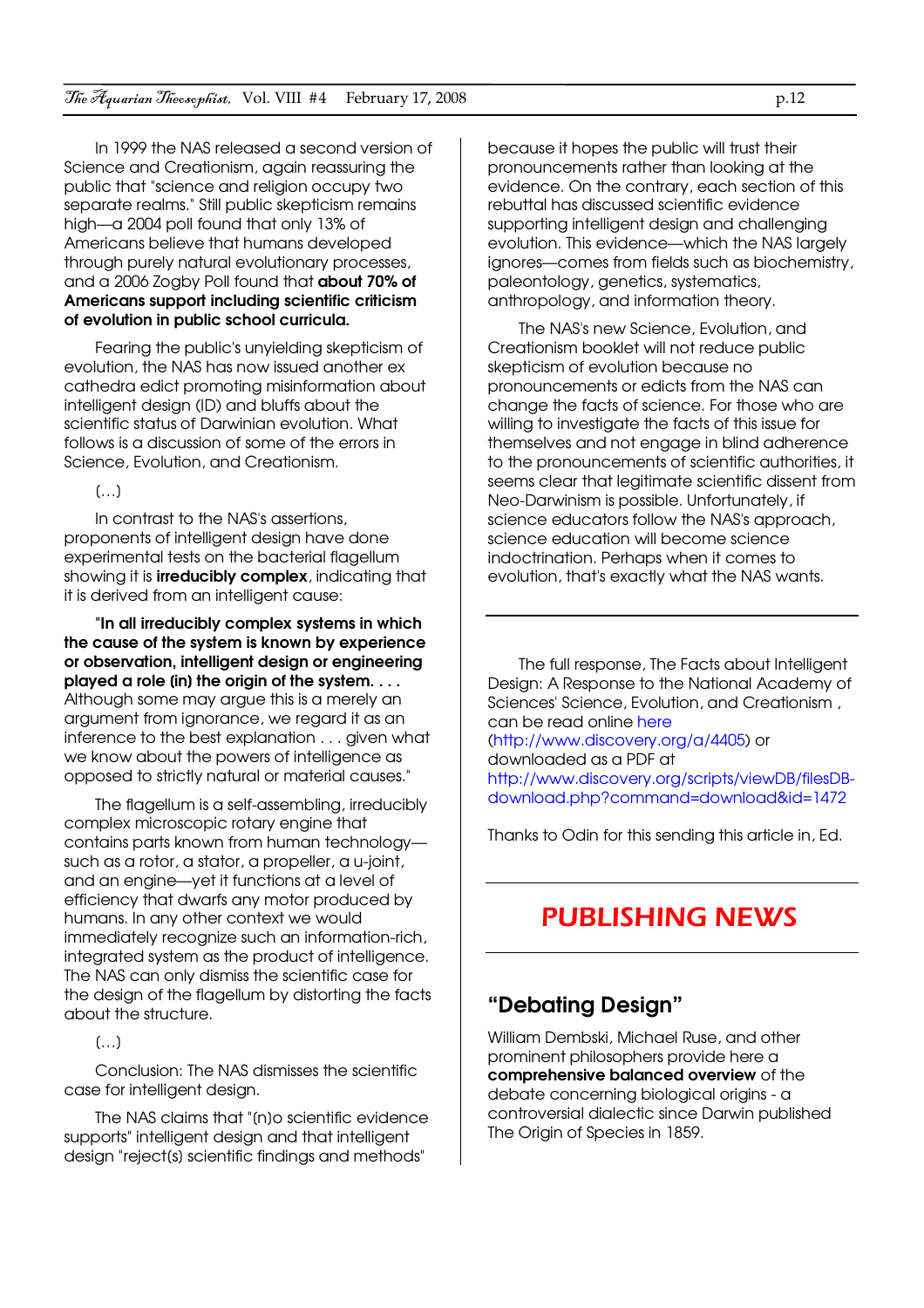Invariably, the source of controversy has been 'design'. Is the appearance of design in organisms (as exhibited in their functional complexity) the result of purely natural forces acting without prevision or teleology?

Or, does the appearance of design signify genuine prevision and teleology, and, if so, is that design empirically detectable and thus open to scientific inquiry?

Four main positions have emerged in response to these questions:

Darwinism, self-organisation, theistic evolution, and intelligent design. The contributors to this volume define their respective positions in an accessible style, inviting readers to draw their own conclusions. Two introductory essays furnish a historical overview of the debate.



• One of the hottest topics in current philosophical thinking

- Only well-balanced, even-handed overview of the debate about intelligent design and biological origins
- Some of the leading contributors to this debate are featured in the volume

'The topic is hot; the editors are superb; the cast of contributors is star-studded.' Ronald Numbers, The University of Wisconsin

'The editors have done a fine job in amassing the leaders of various fields, all of whom are very well known - theologians, scientists, mathematicians and philosophers.' Ronald Trigg, University of Warwick

'The two editors have put together an excellent team to discuss a hot topic … I would expect this to become a standard work of reference on the issue of 'intelligent design'.' John Brooke, University of Oxford

'No other collection offers a comprehensive, balanced, accessible overview like this.' SirReadaLot.org

'The book is highly recommended.' Philosophy in Review

#### **Contributors**

William Dembski, Michael Ruse, Angus Menuge, Francisco Ayala, Kenneth Miller, Elliott Sober, Stephen Meyer, Robert Pennock, Stuart Kauffman, David Depew, Bruce Weber, Paul Davies, James Barham, John Haught, John Polkinghorne, Keith Ward, Michael Roberts, Richard Swinburne, Walter Bradley, Michael Behe.

#### When the abstract becomes the real

'The Voice of the Silence' introduces us to the idea that Abstractions on one plane become Realities on another.

To some extent we all listen to the One Self and its 'still small voice of conscience', one's higher consciousness, Buddhi. But which of us is brave enough to follow those intiutions and more fully restrain the personal self?

When we do the mind will become free and clear, and rise to that place where it has a true overview, like the monuntaineer who looks down onto the planes spread out below.

"Alas, that so few men should profit by the gift, the priceless boon of learning truth, the right perception of existing things, the knowledge of non-existent."

(The Voice of the Silence, p 27)

'The right perception of existing things' includes all in its aspects, that now cease to be Abstractions to the newly free mind, which begins to sense profound new meanings vis a vis its state of being.

These insights open up vistas of what is possible, inspiring him onward, because "knowledge gives faith."